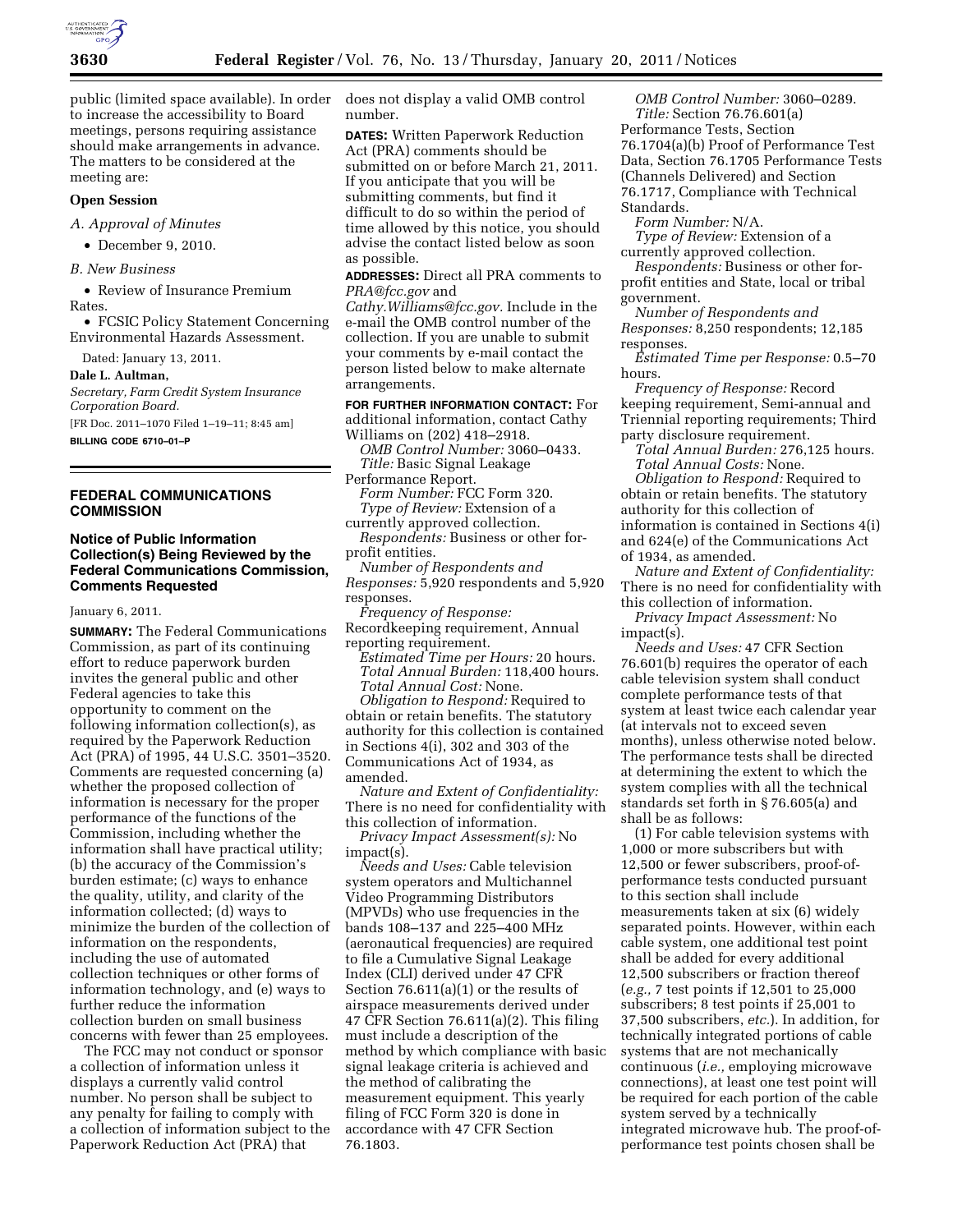balanced to represent all geographic areas served by the cable system. At least one-third of the test points shall be representative of subscriber terminals most distant from the system input and from each microwave receiver (if microwave transmissions are employed), in terms of cable length. The measurements may be taken at convenient monitoring points in the cable network: Provided, that data shall be included to relate the measured performance of the system as would be viewed from a nearby subscriber terminal. An identification of the instruments, including the makes, model numbers, and the most recent date of calibration, a description of the procedures utilized, and a statement of the qualifications of the person performing the tests shall also be included.

(2) Proof-of-performance tests to determine the extent to which a cable television system complies with the standards set forth in § 76.605(a) (3), (4), and (5) shall be made on each of the NTSC or similar video channels of that system. Unless otherwise as noted, proof-of-performance tests for all other standards in § 76.605(a) shall be made on a minimum of four (4) channels plus one additional channel for every 100 MHz, or fraction thereof, of cable distribution system upper frequency limit (*e.g.,* 5 channels for cable television systems with a cable distribution system upper frequency limit of 101 to 216 MHz; 6 channels for cable television systems with a cable distribution system upper frequency limit of 217–300 MHz; 7 channels for cable television systems with a cable distribution upper frequency limit of 300 to 400 MHz, *etc.*). The channels selected for testing must be representative of all the channels within the cable television system.

(3) The operator of each cable television system shall conduct semiannual proof-of-performance tests of that system, to determine the extent to which the system complies with the technical standards set forth in § 76.605(a)(4) as follows. The visual signal level on each channel shall be measured and recorded, along with the date and time of the measurement, once every six hours (at intervals of not less than five hours or no more than seven hours after the previous measurement), to include the warmest and the coldest times, during a 24-hour period in January or February and in July or August.

(4) The operator of each cable television system shall conduct triennial proof-of-performance tests of its system to determine the extent to which the

system complies with the technical standards set forth in § 76.605(a)(11).

47 CFR Section 76.601 states prior to additional testing pursuant to Section 76.601(c), the local franchising authority shall notify the cable operator, who will then be allowed thirty days to come into compliance with any perceived signal quality problems which need to be corrected.

47 CFR Section 76.1704 requires that proof-of-performance tests required by 47 CFR Section 76.601 shall be maintained on file at the operator's local business office for at least five years. The test data shall be made available for inspection by the Commission or the local franchiser, upon request. If a signal leakage log is being used to meet proofof-performance test recordkeeping requirements in accordance with Section 76.601, such a log must be retained for the period specified in 47 CFR Section 76.601(d).

*OMB Control Number:* 3060–0920. *Title:* Application for Construction Permit for a Low Power FM Broadcast Station; Report and Order in MM Docket No. 99–25 Creation of Low Power Radio Service; Sections 73.807, 73.809, 73.865, 73.870, 73.871, 73.872, 73.877, 73.878, 73.318, 73.1030, 73.1207, 73.1212, 73.1230, 73.1300, 73.1350, 73.1610, 73.1620, 73.1750, 73.1943, 73.3525, 73.3550, 73.3598, 11.61(ii), FCC Form 318.

*Form Number:* FCC Form 318. *Type of Review:* Extension of a currently approved collection.

*Respondents:* Not-for-profit institutions; State, local or tribal government.

*Number of Respondents and Responses:* 16,659 respondents, 23,377 responses.

*Frequency of Response:*  Recordkeeping requirement; On occasion reporting requirement; Third party disclosure requirement.

*Obligation to Respond:* Required to obtain benefits. The statutory authority for this collection of information is contained in Sections 154(i), 303, 308 and 325(a) of the Communications Act of 1934, as amended.

*Estimated Time per Response:* 0.0025 minutes  $-12$  hours.

*Total Annual Burden:* 34,396 hours. *Total Annual Costs:* \$23,850.

*Nature and Extent of Confidentiality:*  Confidentiality is not required for this collection of information.

*Privacy Impact Assessment:* No impact(s).

*Needs and Uses:* This information collection accounts for the following requirements:

47 CFR 73.807 sets forth minimum distance separation requirements for

LPFM stations. The Third Report and Order allows LPFM stations to file second-adjacent channel waiver requests of this Rule by filing a Form 318 if it is at risk of displacement by an encroaching full-service station application.

47 CFR 73.809(b) states that an LPFM station will be provided an opportunity to demonstrate in connection with the processing of the commercial or NCE FM application that interference as described in paragraph (a) of this section is unlikely. If the LPFM station fails to so demonstrate, it will be required to cease operations upon the commencement of program tests by the commercial or NCE FM station.

47 CFR 809(c) states complaints of actual interference by an LPFM station subject to paragraphs (a) and (b) of this section must be served on the LPFM licensee and the Federal Communications Commission, attention Audio Services Division. The LPFM station must suspend operations within twenty-four hours of the receipt of such complaint unless the interference has been resolved to the satisfaction of the complainant on the basis of suitable techniques. An LPFM station may only resume operations at the direction of the Federal Communications Commission. If the Commission determines that the complainant has refused to permit the LPFM station to apply remedial techniques that demonstrably will eliminate the interference without impairment of the original reception, the licensee of the LPFM station is absolved of further responsibility for the complaint.

47 CFR 73.809(e) states that in each instance where suspension of operation is required, the licensee shall submit a full report to the FCC in Washington, DC, after operation is resumed, containing details of the nature of the interference, the source of the interfering signals, and the remedial steps taken to eliminate the interference.

47 CFR 73.865 allows a change in the name of an LPFM licensee where no change in ownership or control is involved to be accomplished by a written notification by the licensee to the Commission. This section also prohibits assignment of an LPFM authorization or transfer of control of an LPFM permittee or licensee if (a) consideration exceeds the depreciated fair market value of the physical equipment and facilities, and/or (b) the transferee or assignee is incapable of satisfying all eligibility criteria that apply to a LPFM licensee. Transfers of control involving a sudden change of more than 50 percent of an LPFM's governing board shall not be deemed a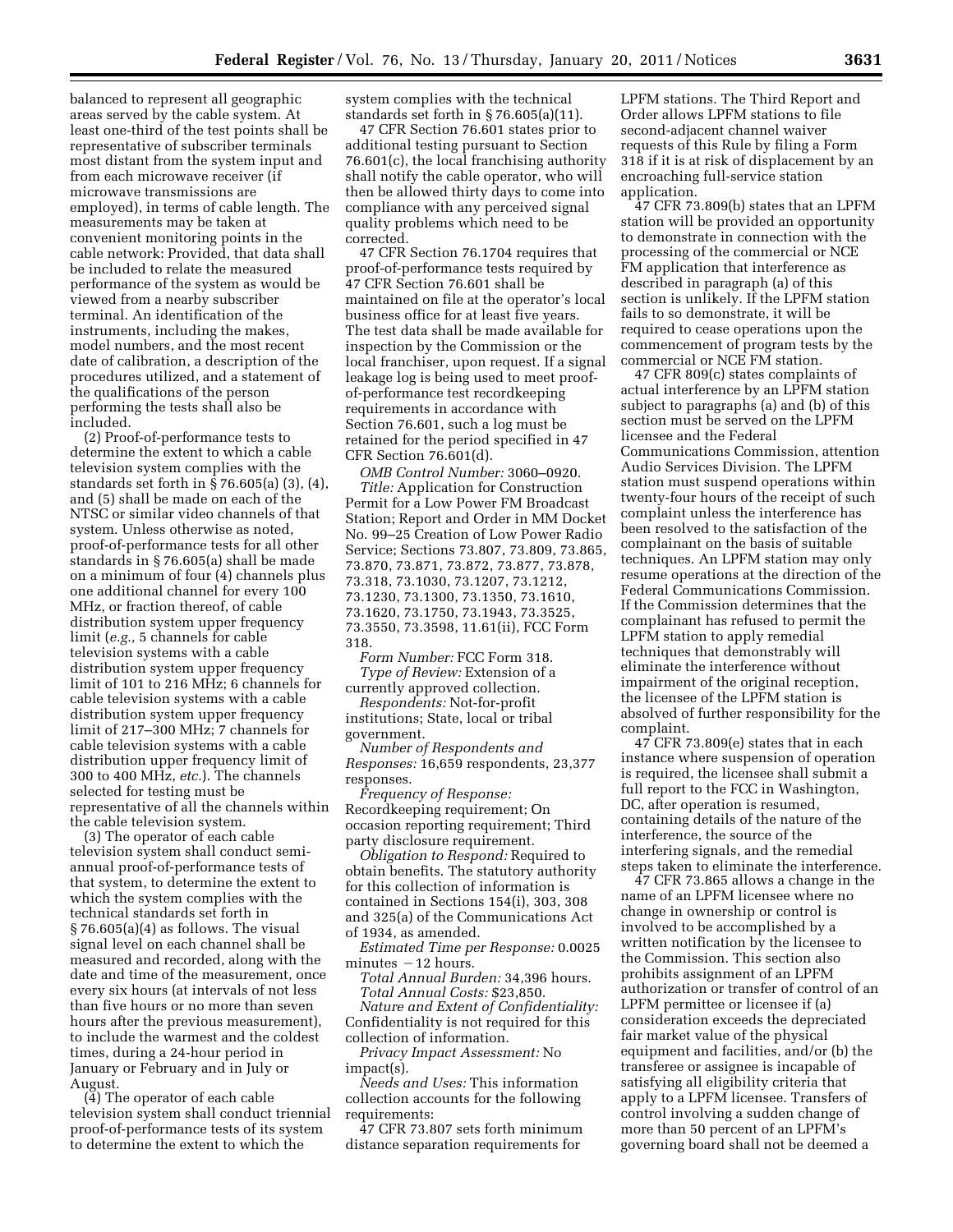substantial change in ownership or control, subject to the filing of an FCC Form 316.

47 CFR 73.870 and 73.871 allow licensees and permittees to file minor change applications and minor amendments to pending FCC Form 318 applications by requesting authority for transmitter site relocation of up to 5.6 kilometers for LP100 facilities and up to 3.2 kilometers for LP10 facilities. The Third Report and Order amended these Rules to also allow LPFM applicants with mutually exclusive applications to file minor amendments and minor changes that reflect changes to timesharing agreements, including universal agreements that supersede involuntary arrangements.

47 CFR 73.870 and 73.871 allow voluntary time-share applicants to relocate an LPFM transmitter to a central location by filing amendments to their pending FCC Form 318 applications.

47 CFR 73.870(d) state petitions to deny such mutually exclusive LPFM applications may be filed within 30 days of such public notice and in accordance with the procedures set forth at  $\S 73.3584$ . A copy of any petition to deny must be served on the applicant.

47 CFR 73.872(c) states if mutually exclusive applications have the same point total, any two or more of the tied applicants may propose to share use of the frequency by submitting, within 90 days of the release of a public notice announcing the tie, a time-share proposal. Such proposals shall be treated as minor amendments to the time-share proponents' applications, and shall become part of the terms of the station authorization. Where such proposals include all of the tied applications, all of the tied applications will be treated as tentative selectees; otherwise, time-share proponents points will be aggregated to determine the tentative selectees.

(1) Time-share proposals shall be in writing and signed by each time-share proponent, and shall satisfy the following requirements:

(i) The proposal must specify the proposed hours of operation of each time-share proponent;

(ii) The proposal must not include simultaneous operation of the timeshare proponents; and

(iii) Each time-share proponent must propose to operate for at least 10 hours per week.

(2) Where a station is authorized pursuant to a time-sharing proposal, a change of the regular schedule set forth therein will be permitted only where a written agreement signed by each timesharing permittee or licensee and complying with requirements in paragraphs (c)(1)(i) through (iii) of this section is filed with the Commission, Attention: Audio Division, Media Bureau, prior to the date of the change.

47 CFR 73.872(d)(1) states if a tie among mutually exclusive applications is not resolved through voluntary timesharing in accordance with paragraph (c) of this section, the tied applications will be reviewed for acceptability and applicants with tied, grantable applications will be eligible for equal, successive, non-renewable license terms of no less than one year each for a total combined term of eight years, in accordance with § 73.873. Eligible applications will be granted simultaneously, and the sequence of the applicants' license terms will be determined by the sequence in which they file applications for licenses to cover their construction permits based on the day of filing, except that eligible applicants proposing same-site facilities will be required, within 30 days of written notification by the Commission staff, to submit a written settlement agreement as to construction and license term sequence. Failure to submit such an agreement will result in the dismissal of the applications proposing same-site facilities and the grant of the remaining, eligible applications.

47 CFR 73.872 $(d)(2)$  states groups of more than eight tied, grantable applications will not be eligible for successive license terms under this section. Where such groups exist, the staff will dismiss all but the applications of the eight entities with the longest established community presences, as provided in paragraph (b)(1) of this section. If more than eight tied, grantable applications remain, the applicants must submit, within 30 days of written notification by the Commission staff, a written settlement agreement limiting the group to eight. Failure to do so will result in dismissal of the entire application group.

47 CFR 73.877 requires each LPFM station to maintain a station log. Each log entry must include the time and date of observation and the name of the person making the entry. This log must contain entries of the information specified in this section.

47 CFR 73.878 requires licensees to make available to FCC representatives during regular business hours, the station records and logs. Upon request of the FCC, the licensee must mail (by either registered mail, return receipt requested, or certified mail, return receipt requested) the station records and logs. The licensee must retain the

return receipt until such records are returned to the licensee.

Unattended operation. The Report and Order requires that LPFM stations that will operate unattended will be required to advise the Commission by letter of the unattended operation and provide an address and telephone number where a responsible party can be reached during such times.

47 CFR 73.318 requires LPFM stations to resolve all complaints received on blanketing interference occurring within the immediate vicinity of the antenna site for one year after commence of transmissions with new or modified facilities. Licensee shall provide technical information, notifications or assistance to complainants on remedies for blanketing interference.

47 CFR 73.1030 requires LPFM stations to coordinate, notify, and provide protection to the radio quiet zones at Green, West Virginia and at Boulder, Colorado. In addition, LPFM applicants in Puerto Rico will need to coordinate and notify Cornell University regarding the radio coordination zone on that island. This requirement is necessary to ensure that research work at these installations will not be disrupted.

47 CFR 73.1207 requires that licensees of broadcast stations obtain written permission from an originating station prior to retransmitting any program or any part thereof. A copy of the written consent must be kept in the station's files and made available to the FCC upon request. 47 CFR Section 73.1207 also requires stations that use the National Bureau of Standards (''NBS'') time signals to notify the NBS semiannually of use of time signals.

47 CFR 73.1212 requires a broadcast station to identify the sponsor of any matter for which consideration is provided. For matter advertising commercial products or services, generally the mention of the name of the product or service constitutes sponsorship identification. In addition, when an entity rather than an individual sponsors the broadcast of matter that is of a political or controversial nature, licensee is required to retain a list of the executive officers, or board of directors, or executive committee, *etc.*, of the organization paying for such matter. Sponsorship announcements are waived with respect to the broadcast of ''want ads'' sponsored by an individual but the licensee shall maintain a list showing the name, address and telephone number of each such advertiser. These lists shall be made available for public inspection.